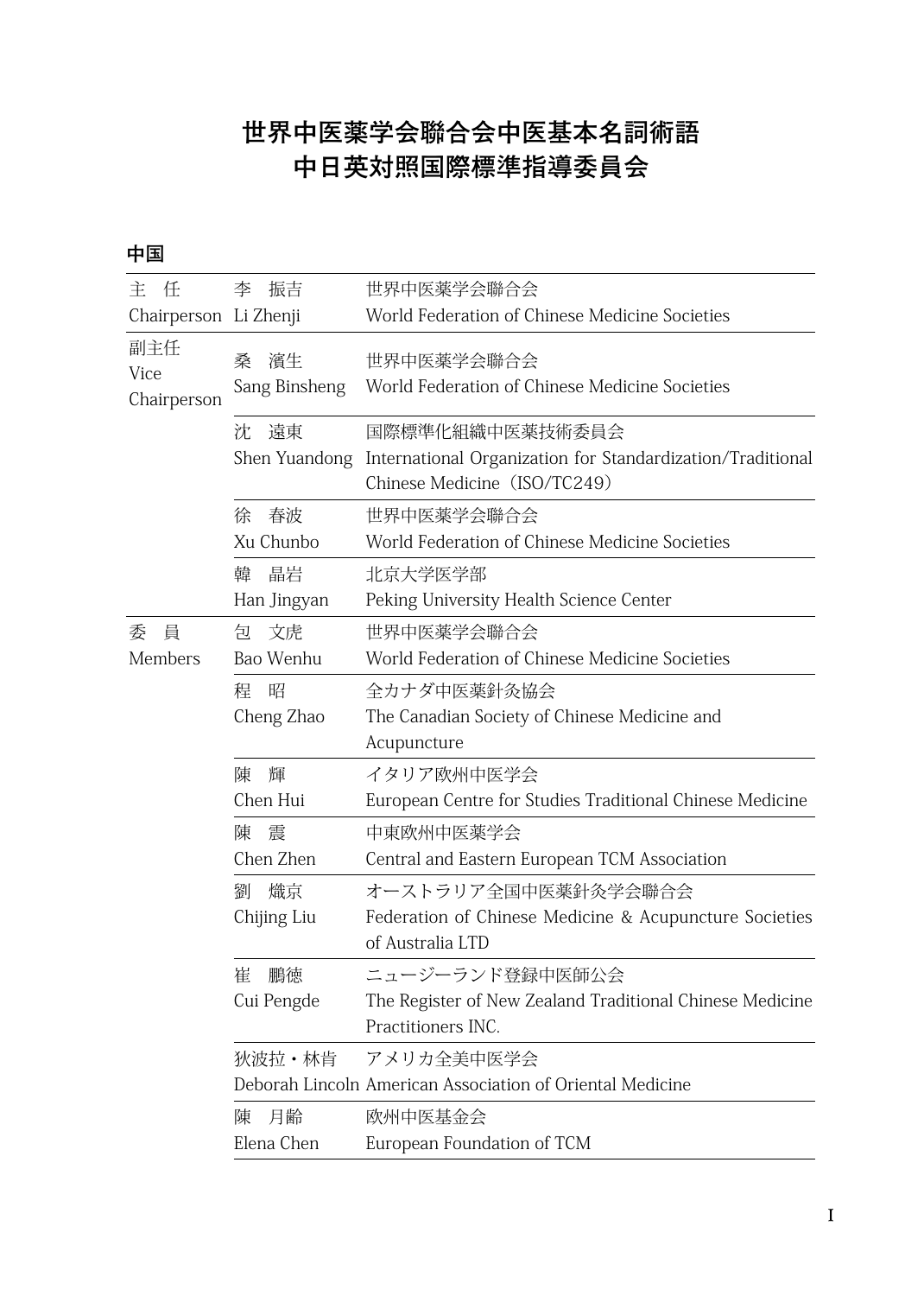| 付<br>強          | 中国標準化研究院                                                   |  |  |  |
|-----------------|------------------------------------------------------------|--|--|--|
| Fu Qiang        | China National Institute of Standardization                |  |  |  |
| Ramon M         | 欧州中医基金会 (スペイン)                                             |  |  |  |
| Calduch         | European Foundation of TCM                                 |  |  |  |
| Reginaldo<br>de | ブラジル中医学院                                                   |  |  |  |
| Carvlaho Silva  | Brazilian School of Chinese Medicine                       |  |  |  |
| 海河<br>H.        | アメリカ中医校友聯合会/アメリカ全美中医薬学会                                    |  |  |  |
| Tian Haihe      | TCM American Alumni Association/American TCM               |  |  |  |
|                 | Association                                                |  |  |  |
|                 | イスラエルテルアビブ大学                                               |  |  |  |
| Tuvia Scott     | Tel Aviv University                                        |  |  |  |
| Ŧ.<br>麗麗        | 世界中医薬学会聯合会                                                 |  |  |  |
| Wang Lili       | World Federation of Chinese Medicine Societies             |  |  |  |
| 萌萌<br>王         | 世界中医薬学会聯合会                                                 |  |  |  |
| Wang            | World Federation of Chinese Medicine Societies             |  |  |  |
| Mengmeng        |                                                            |  |  |  |
| 林軍<br>夏         | 中東欧州中医薬学会聯合会                                               |  |  |  |
| Xia Linjun      | Central and Eastern European Federation of Chinese         |  |  |  |
|                 | Medicine Societies                                         |  |  |  |
| 暁婷<br>徐         | 国際標準化組織中医薬技術委員会                                            |  |  |  |
| Xu Xiaoting     | International Organization for Standardization/Traditional |  |  |  |
|                 | Chinese medicine (ISO/TC249)                               |  |  |  |
| 楊<br>麗雯         | 世界中医薬学会聯合会                                                 |  |  |  |
| Yang Liwen      | World Federation of Chinese Medicine Societies             |  |  |  |
| 福年<br>干         | オーストリア中医薬学会/中東欧州中医薬学会聯合会                                   |  |  |  |
| Yu Funian       | Hungarian Traditional Chinese Medicine Association/        |  |  |  |
|                 | Central and Eastern European Federation of Chinese         |  |  |  |
|                 | Medicine Societies                                         |  |  |  |
| 于立梅             | 中国標準化研究院                                                   |  |  |  |
| Yu Limei        | China National Institute of Standardization                |  |  |  |
| 敬娼<br>張         | 中国標準化研究院                                                   |  |  |  |
| Zhang Jingjuan  | China National Institute of Standardization                |  |  |  |